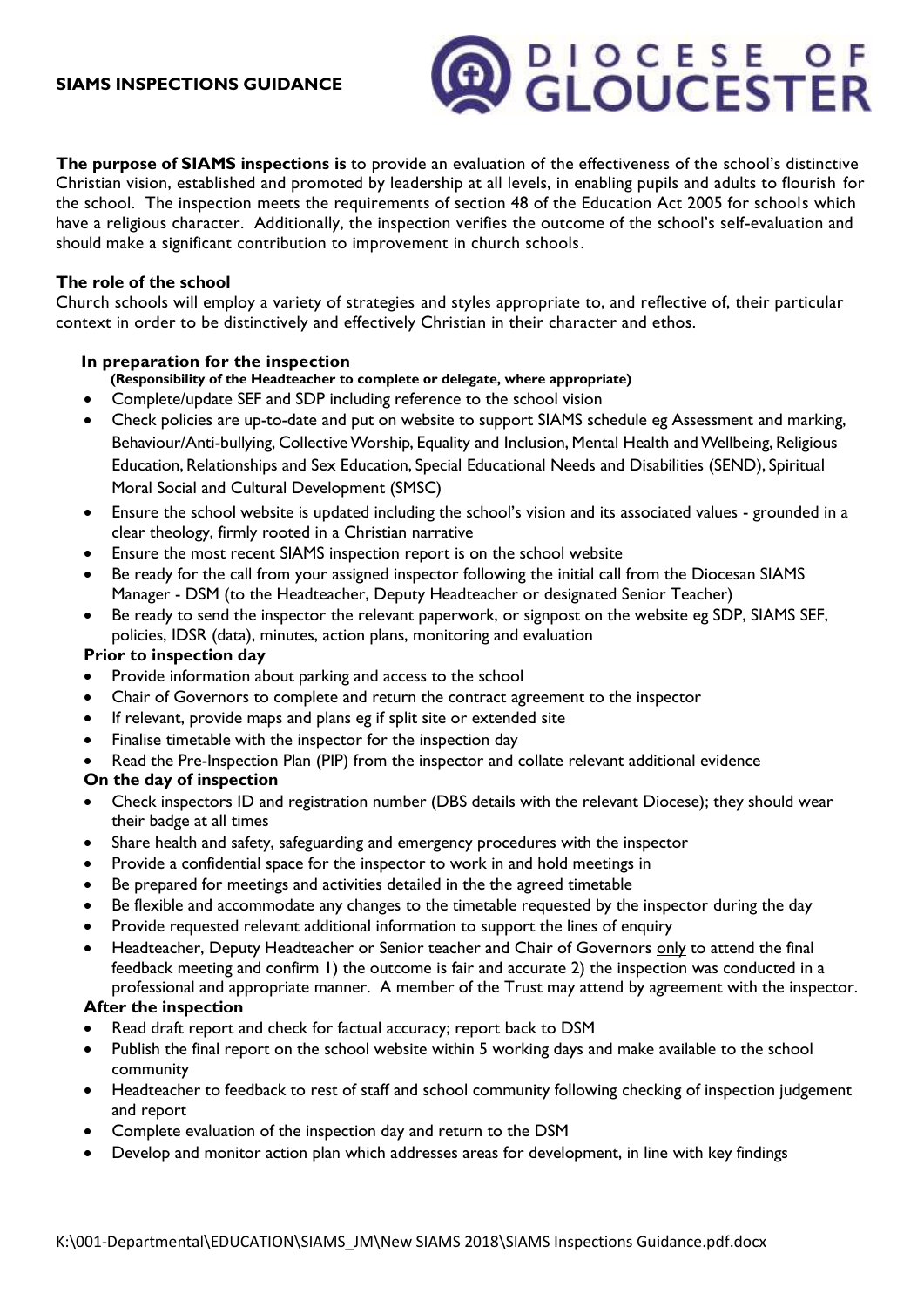## **The role of the Diocesan SIAMS manager**

- Make initial call to the school to inform them who will be undertaking the inspection and when
- Agree with school the time for the inspector to call to speak to the Headteacher or delegated senior member of staff (within the same day)
- Following the inspection, send the draft report to the school for factual check
- Following checks by the critical reader and the school, send final report to the Church of England Office, the Diocese of Gloucester education team and the school

# **The role of the SIAMS inspector**

- Focus on the impact of the Church school's Christian vision on pupils and adults
- Consider the school's Christian vision, the provision the school makes because of this vision and how effective this provision is in enabling all pupils to flourish
- Judge how this school employs a variety of strategies and styles appropriate to, and reflective of, their particular context in order to be distinctively and effectively Christian in their character and et hos
- Take the particular context of the school into account and base their evaluation on the outcomes rather than the process

## **Prior to inspection day**

- Contact the school to explain the day, expectations, request paperwork and discuss proposed timetable of activities, the contract
- Prepare and send PIP to the school 9.00am the day before the inspection; agree timetable; send contract for Chair of Governors to sign and return

## **On the day of inspection**

- Sign in and present ID badge at reception at agreed time
- Undertake inspection in line with Diocesan and Church of England Office protocols
- Keep detailed written evidence forms to inform feedback on the day to the Headteacher and the writing of the inspection report

## **After the inspection**

- Inform the Diocese if the school does not consider the outcomes to be a fair and accurate reflection
- Ensure the draft report is checked by critical reader: report is sent by DSM to the school for factual accuracy check
- Make any necessary amendments and agree final report with critical reader

## **The role of the Diocese of Gloucester Central Team**

- Provide training for inspectors, schools, Diocesan staff including clergy
- Liaise with and co-ordinate the work of the DSM
- Point of contact if an appeal cannot be resolved during the inspection
- Implement the SIAMS Appeals Policy, if required, and inform the Church of England Office
- Follow the SIAMS Complaints Policy, if required
- Have in place critical reader to quality assure and hold inspectors to account for their report writing and judgements

## **The role of the Church of England Office**

- Provide annual training for inspectors
- Publish all SIAMS reports <https://www.achurchnearyou.com/>
- Support the SIAMS appeals and complaints policies, if required
- Agree scheduling of inspections

# DIOCESE OF